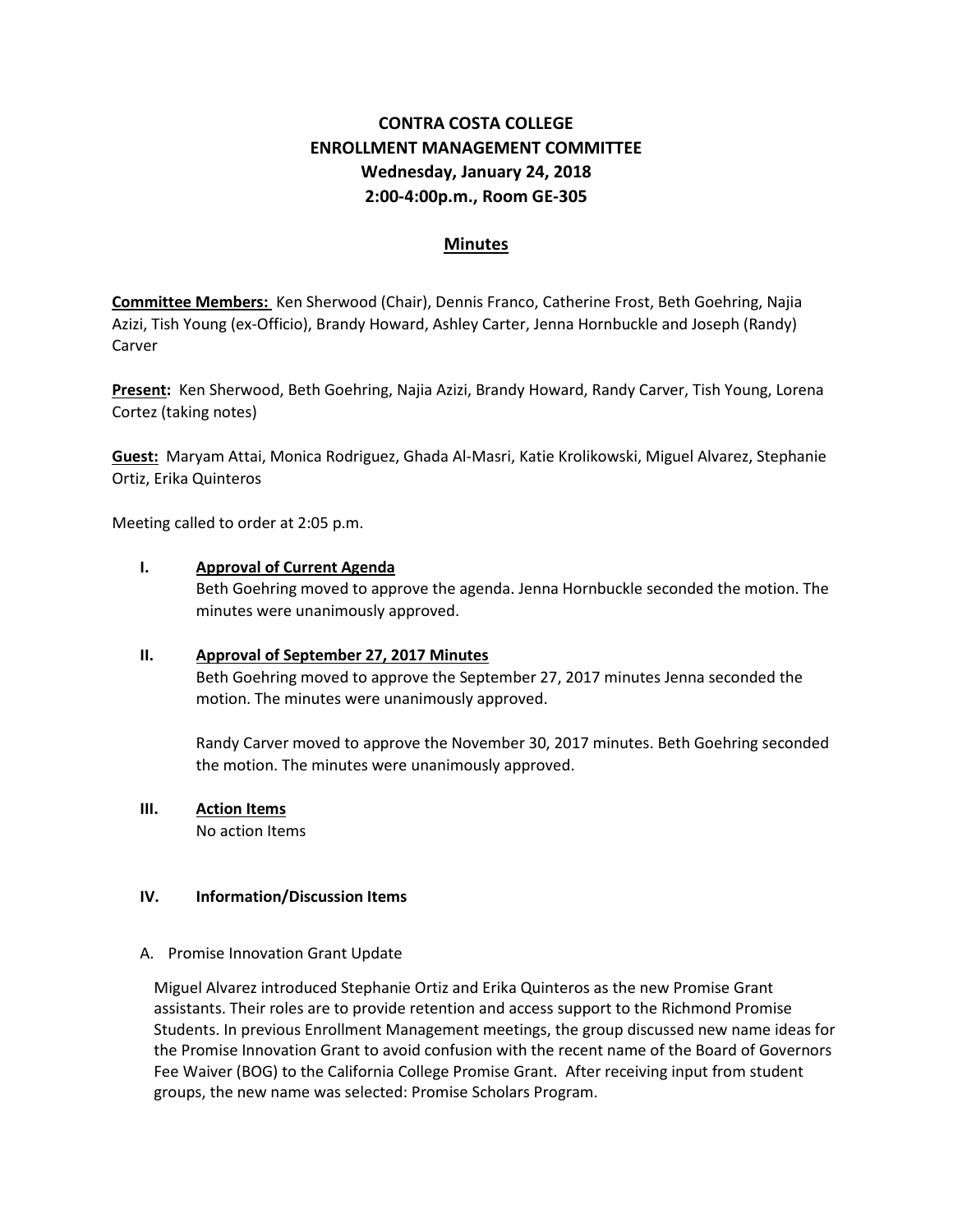Currently, the Promise Scholars Program group is building partnerships with UC Davis and San Francisco State University to establish a memorandum of understanding (MOU) to provide retention and support services to students while enrolled in the institutions. The Promise Scholars group is also working on a partnership with the K-12 feeder schools.

Ken Sherwood shared with the Enrollment Management Committee, that he and Mojdeh Mehdizadeh met with the 10,000 Degrees to discuss the expansion of their peer mentor program at Contra Costa College (CCC). 10,000 Degrees would like to pair their counselors with high school students and follow the student into college. The counselor does constant contact with the student to help with registration and making sure to meet deadline. Currently, 10,000 Degrees is working on the details about the commitment of resources that will need to be made by them and CCC.

Other updates from Miguel Alvarez:

- of the 90 students with college success coach, 80 of the students have transitioned into their 2nd semester as full-time students and are on track to succeed
- Academic Senate has made a commitment to support the African American student male population increase their success rate
- B. Outreach Report

Maryam Attai provided an overview of the outreach activities for January and February 2018. January

- application workshops for Richmond Latina Circle (STEM) and Workforce Development/Early Childhood Education partnership
- cash for college workshop at Pinole High School
- why CCC? and financial aid workshops at Pinole and Hercules High Schools

February (scheduled)

- why ccc? and financial aid workshops at Richmond, De Anza and Aspire High Schools
- career and major workshop at El Cerrito Highschool
- application workshops at Hercules, De Anza, John Sweet, Aspire and Salesian High **Schools**
- FAFSA support night at John Swett
- college panels at Albany High School
- college fair at Black College Expo
- community event Richmond Black History Celebration
- neighborhood council at Coronado Neighborhood
- campus tours Albany High School and DSPS deaf students group tour